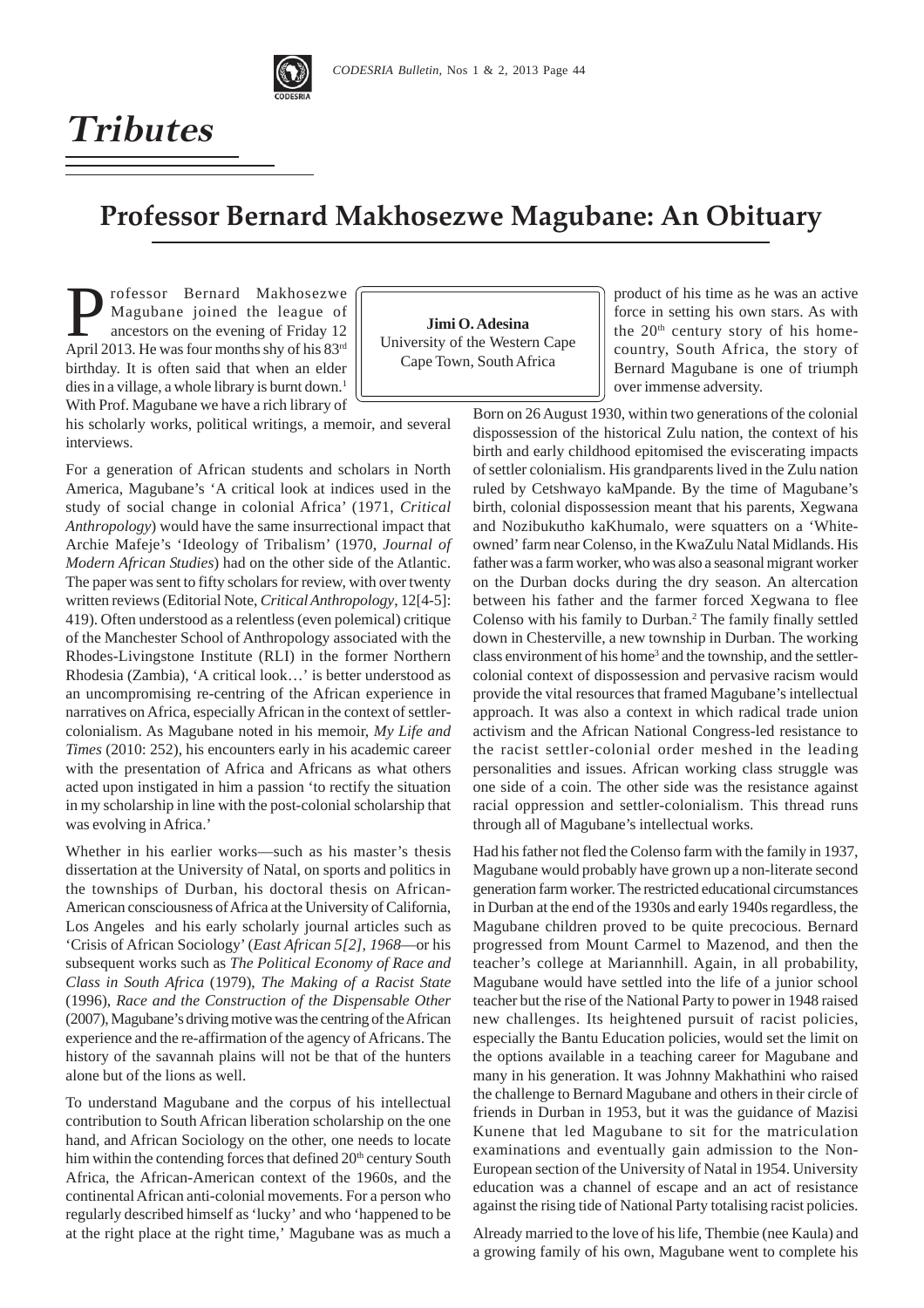junior bachelor's, Honours, and Master's degrees in Sociology *Tributes* at Natal. It was during this period that Magubane met and developed a life-long friendship with Leo Kuper, a Professor of Sociology at Natal at the time. Kuper supervised his Honours and Master's theses. Magubane and Tony Ngubo worked as field researchers for Kuper in materials that would be published as *An African Bourgeoisie* (Kuper, 1965)*.* While diplomas have to be won, much of Magubane's education at this time was facilitated by anti-Apartheid resistance taking place outside the classroom and the analyses in publications like the *Guardian, Advance, New Age,* and *Fighting Talk*. However, the classroom provided him groundings in the works of leading 'bourgeois' sociologists, having to read Max Weber and Emile Durkheim in the original. The dissonance between the debate going on in his classrooms and the lived experiences and struggles of people in his neighbourhoods is one thing that Magubane would reflect on then and later in life as disconcerting.<sup>4</sup> From Zambia to Storr (Connecticut, USA), Magubane's pedagogic practices would be shaped by the need to avert such dissonance.

In another instance of being at the right place at the right time, the opportunity to continue his studies in the United States came through an encounter with an American who was passing through the University of Natal at the time Magubane was completing his master's thesis work. He and Tony Ngubo were invited to apply for postgraduate scholarship to study in the US; a scholarship both received. Leo Kuper had left Natal in 1961 for UCLA and facilitated Magubane's graduate school placement at the UCLA Sociology department.

The delay in Magubane's departure (on 21 December 1961) was in large measure a micro-level impact of Dr H.F. Verwoerd's infamous question: 'What is the use of teaching 'the Bantu child mathematics?' If teaching the African child mathematics was pointless, what would be the point of giving an African in his early thirties a passport to go for doctoral studies in the US? It took the intervention of several individuals and organisation for Magubane to secure the travel passport. The passport, valid until November 1964, was not re-issued until the 1990s. When Magubane left in December 1961, he was forced to leave behind his parents, wife, and three daughters. Thembie had also left teaching to train as a nurse in the search to escape being tools for delivering the National Party's Bantu Education programme. The family was not to be re-united until Thembie and their three daughters joined him in Los Angeles in the Spring of 1965.

A student on a shoe-string scholarship, Magubane combined studying with holding down multiple low-paying jobs. He completed his Master's degree in Sociology in 1963 and his PhD in Sociology in 1966. In early 1967, Magubane took up a teaching position at the new University of Zambia. His initial stay in the United States would form the third plank of the intellectual influence on his scholarship. While Magubane's exposure to Marxist literature in the 1950s was through the contributions to the radical newspapers and magazines, it was at UCLA that he would read Marx and Engels in their own words for the first time. But while these would be influential, it was the writings of W.E.B Du Bios and the political struggles of the African American communities that shaped his thinking on race and class. He did his doctoral thesis on African-American consciousness of Africa (published as *Ties that Bind* in 1987). The period of graduate studies abroad was not a time of distancing from the political struggles in South Africa. In 1962, with Martin Legassick and Tony Ngubo, Magubane organised the earliest anti-apartheid picketing of the South African consulate in the West Coast. It was also a time for widening the pan-African network of friends and colleagues. Both would stand him in good stead later in life.

When Magubane relocated to Zambia in 1967, to take up a lecturing post in the new Department of Sociology at the University of Zambia, it was a decision he made against more financially rewarding job offers in the United States. The three years he spent in Zambia were not only exceedingly rewarding intellectually, they would insert him and his family in the growing network of ANC leadership in exile and South African exile community in Lusaka. Magubane had joined the ANC in 1951 in Durban.<sup>5</sup> As Magubane would say, it was another case of being in the right place at the right time. The experience of living and teaching in Zambia would bring Magubane face to face with the existential implication of colonial Anthropology as well as the imperative of creative pedagogy when available materials are largely irrelevant to the context in which he was training students. The first set of his scholarly works in the period include 'Crisis of African Sociology' (1968), '*Pluralism* and Conflict Situations in Africa: A New Look' (1969) and 'A Critical Look at the Indices Used in the Study of Social Change in Colonial Africa' (1971). They would bring Magubane early scholarly attention and a measure of academic superstardom.

Politically—and unanticipated at the time of his departure for Lusaka—the period 1967 to 1969 firmly placed him within the leadership circles of the African National Congress. O.R. Tambo would spend time at the Magubanes'—initially for space and time to work while the family was at work or school, and later to stay-over. Years later, Magubane would speak glowingly about the humanity of O.R. Tambo—not simply as one who led the Movement through the dark days of exile but about the humanity of a person who would help the Magubane girls with their Mathematics homework and do dishes with the family after dinner. Jack Simon and Ray Alexander would become close friends and intellectual sounding boards. Magubane would also speak with deep affection and respect for the young activists like Chris Hani and Basil February whom he met in Lusaka. Hani would lead the Luthuli Detachment in the Wankie Campaign and February would be the first martyr of that campaign.

From serving on the production team of *Mayibuye* journal of the ANC to being a delegate to the 1969 Morogoro Conference of the ANC, the period in Lusaka would serve to firmly ground Magubane's life work within the works of the ANC. In many ways, Magubane saw his intellectual works as the pursuit of the political struggles by means available to a scholar. The Lusaka period was also a time for deepening his intellectual engagement with Marxist writings. This was the period of encounter with Frederick Engel's *The Conditions of the Working Class in England in 1844*—a work that would reinforce Magubane's position that to understand the conditions in South Africa, one needed a global understanding of capitalism and its historical developments. Magubane would go on to publish an article in *Dialectical Anthropology* (1985, No. 10) on the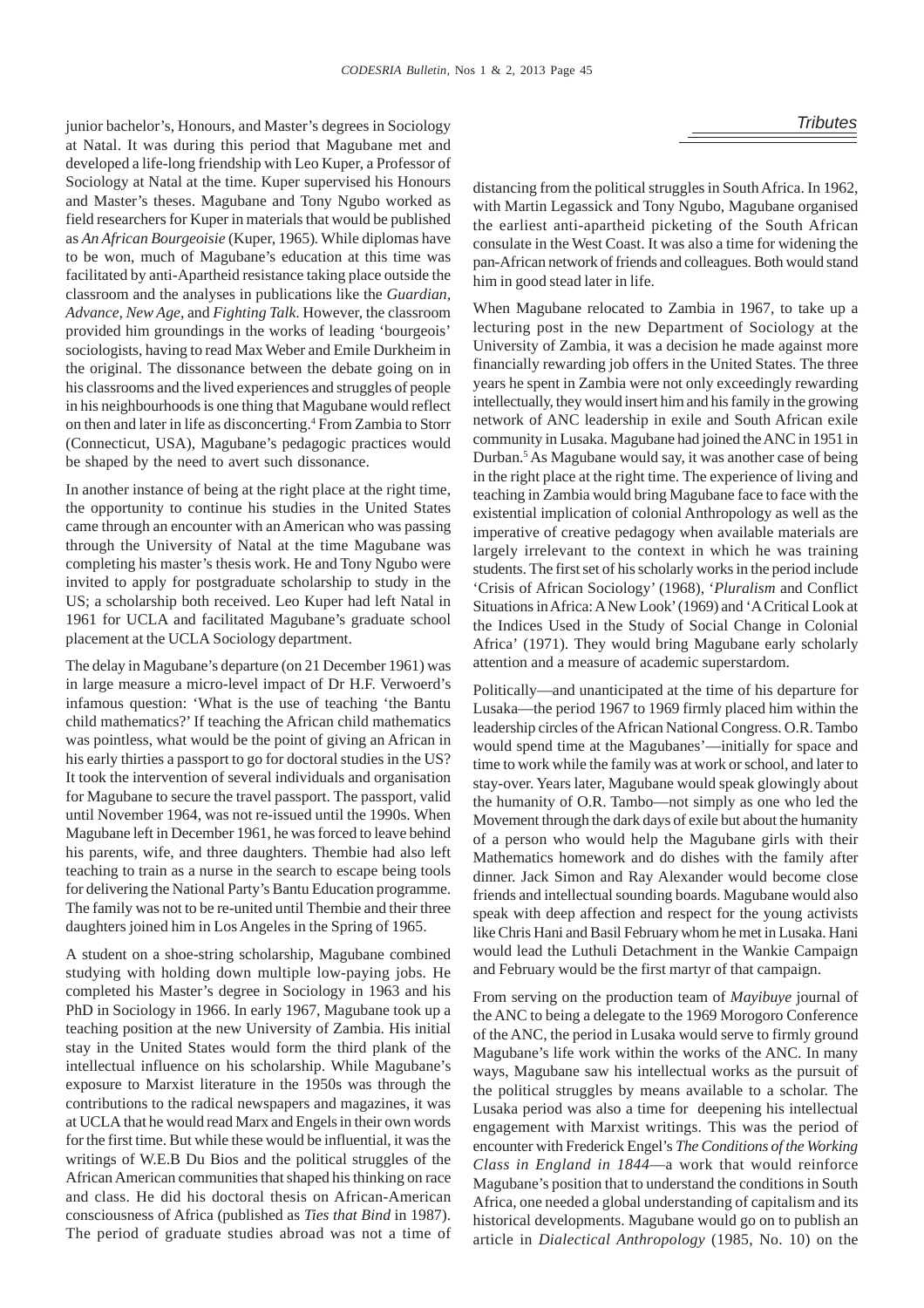## *Tributes*

continuing relevance of the work and Engel's 1872 *The Housing Question* to Urban Anthropology.

In 1970, Magubane returned with the family to the United States, initially on a visiting appointment at UCLA but later in the year to a tenure track appointment at the University of Connecticut, Storr. The UConn appointment, Magubane would argue, was another instance of a fortuitous convergence of events. The invitation to apply for the position at UConn was at the instance of James Faris, who first became aware of Magubane through his works while in Zambia*.* It was the start of a life-long friendship. Faris and Norman Chance would provide a near ideal environment*—*politically and intellectually*—* for the next 27 years that Magubane would spend at Storrs.

The period from 1970 to 1997 marked an immensely productive and politically engaging time for Magubane. In addition to his numerous scholarly works produced, Magubane's two most important books, *The Political Economy of Race and Class* (1979, Monthly Review Press) and *The Making of a Racist State* (1996, African World Press) were released. Several of the articles have been republished in two collections. *South Africa—from Soweto to Uitenhage* (1989, African World Press) is a collection of Magubane's more 'political' writings. The *African Sociology towards a critical perspective* (2000, African World Press) is a collection of his more 'academic' writings. The more 'political' materials, Magubane would argue, were writings he did to keep himself sane over the long years of exile. The more 'academic' writings were to keep his day-job. Yet, a close reading of both collections would suggest that the scholarly writings were driven by political commitment, as much as the political was driven by intellectual demands.

Magubane's scholarly works contended with the *pluralist* narratives of the 'Liberal White' scholars and Anthropologists and the 'neo-Marxists'' as well. The former defined the South African conditions in terms of a 'plural society' and dismissed the relevance of class analysis. For Magubane, it was impossible to speak of the impact of colonialism on the indigenous population or their contemporary situation without confronting the exploitation of the labour-power of the local population. Memory is a weapon of the oppressed in negating efforts to routinize their lived realities. In the new settler-colonial society created, 'white domination was not only economic but political and cultural as well. Any theory of change in the patterns of behaviour of the indigenous population must take into account this total situation' (Magubane 1971: 419). To account for the 'total situation' requires a venture in historical sociology. For Magubane, it is in exploring the history of dispossession and disruption of the human conditions of the indigenous populations that one can account for their social existence in the present.

The neo-Marxists who focused exclusively on class relations fail to address the 'over-determination' of racism (Magubane [1985] 2000: 482). Here, Du Bois (1933: 55) was an important source for Magubane: 'First of all colored labor has no common ground with white labor. No society of technocrats would do more than exploit colored labor in order to raise the status of whites. *No revolt of a white proletariat could be started if its* *object was to make black workers their economic, political and social equals.'6* In failing to grapple with the 'overdetermination' of racism and the specificity of the 'National Question' in South Africa, the neo-Marxists missed the knob of the situation. The issue, Magubane, would argue is not race or class but race and class; in the racist settler-colonial context, racism over-determines class. Much of what passed for the 'workerist' discourse in South African labour historiography, in the 1980s, dismissed this critical element to the South African situation. In *Race and the Construction of the Dispensable Other* (2007) Magubane assembled the primary sources and arguments that underpinned his analyses since the 1970s.7

The undeclared undertone of Magubane's scholarship is the distinction that must be made between 'White' people and others who may be of Caucasian or European descent but firmly rooted in anti-racist traditions and emancipatory politics. 'White' is a category of power rather than phenotype or pigmentation. As a description of skin colour, 'white' is deeply false. Only in the context of racial domination does whiteness acquire its salience as a signifier of power over the 'dispensable Other.'

If Magubane's writings did not reflect the pessimism that sometimes afflicts exile scholars, it is largely because of his proximity to the liberation movements in Southern Africa and the ANC in the particular case of South Africa. His time in Zambia had placed him in close proximity to the leadership of the most prominent liberation movements in Southern Africa. The return to the United States and being at Storrs—with its close proximity to the ANC officials in New York—meant that he maintained a fire-side view and engagement with political works of the liberation movement. Over the years, and increasingly in the 1980s, Magubane would undertake representational duties for the ANC. In addition to the local anti-Apartheid movement in the West Coast, the increasing mobilisation work would bring him into close contact with a wide range of people in the anti-Apartheid community in the United States. Magubane would later serve as a member of the ANC delegation at the July 1987 meeting in Dakar with a delegation of Afrikaner intellectuals.8

Magubane was always the first to acknowledge that it was the strength derived from the warm family environment that he built with Thembie, their daughters and the growing number of grandchildren that sustained him and her in exile—as much as the community that the ANC afforded him. A scholar committed to the liberation project, Magubane was himself sustained by the network of people committed to the same project. The friendship of James Faris and Norman Chance and of their families with the Magubanes in rural Connecticut provided both an enabling intellectual environment and support for his political works. When he was away from the university, he could rely on Faris and Chance to step in for him—personal angles and contributions that are easy to miss in a macro-history of emancipatory politics.

The final home-coming in 1997 was meant to be a period of rest, after retiring from UConn, but this was not to be. Yet, of the numerous works and challenges that he took on after 1997, the most significant and rewarding for Magubane was his invitation to direct the *Road to Democracy Project* under the auspices of the South African Democracy Education Trust (SADET) project.<sup>9</sup> The project, at the instance of President Thabo Mbeki, was concerned with the recovery of memory and the documentation of the years of struggle in a period when documentation was a